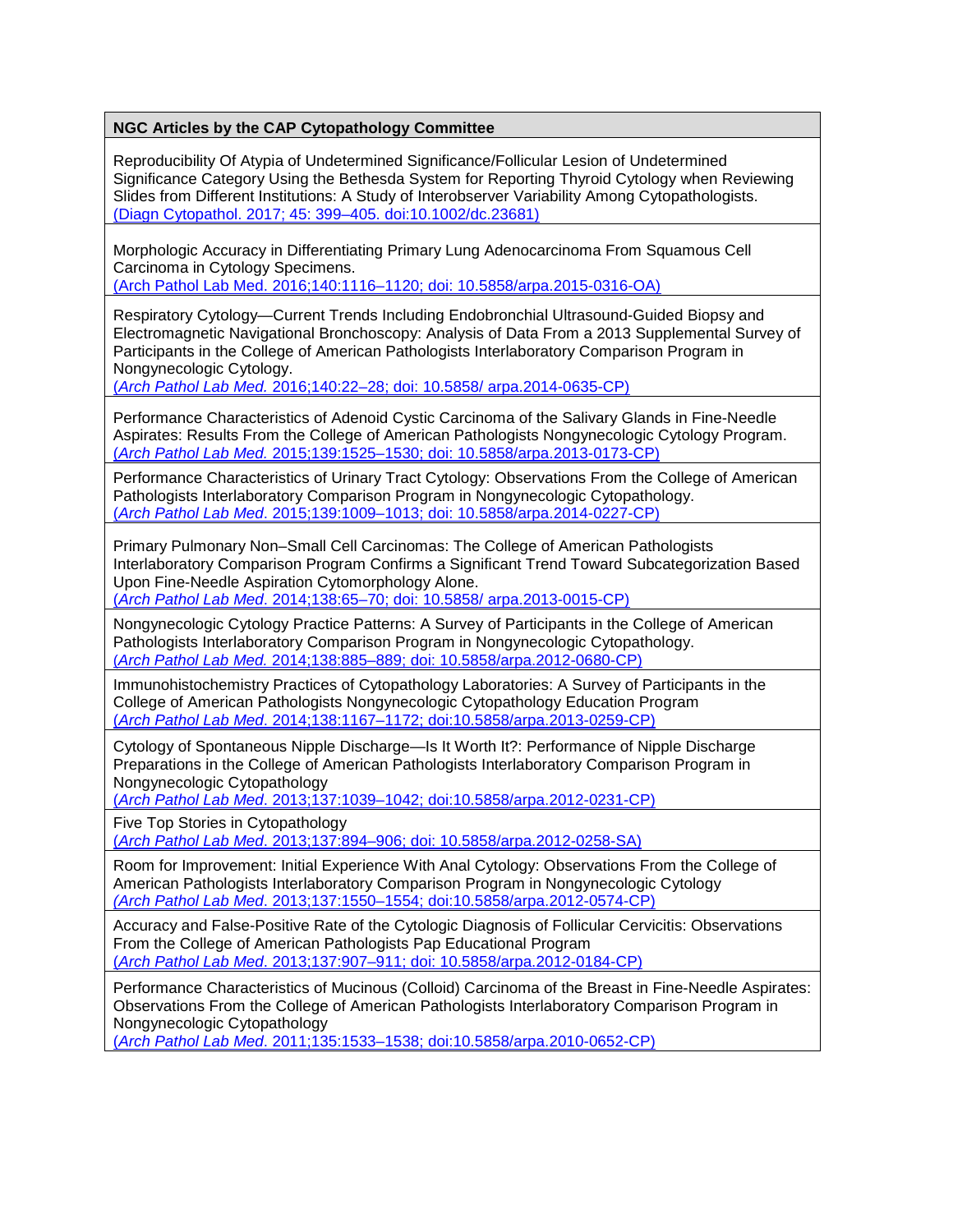The Multiple Faces of Carcinoid Tumor: Performance Characteristics of Low-Grade Neuroendocrine Carcinoma Metastatic to the Liver in an Educational Interlaboratory Slide Comparison Program (*[Arch Pathol Lab Med](http://www.archivesofpathology.org/doi/pdf/10.1043/2009-0616-CP.1)*. 2011;135:354–360)

Granulomatous Inflammation—An Underestimated Cause of False-Positive Diagnoses in Lung Fine-Needle Aspirates: Observations From the College of American Pathologists Nongynecologic Cytopathology Interlaboratory Comparison Program

(*Arch Pathol Lab Med*[. 2010;134:1793–1796\)](http://www.archivesofpathology.org/doi/pdf/10.1043/2009-0491-CPR2.1)

Guidelines for the Reporting of Nongynecologic Cytopathology Specimens (*Arch Pathol Lab Med*[. 2009;133:1743–1756\)](http://www.archivesofpathology.org/doi/pdf/10.1043/1543-2165-133.11.1743)

Fine-Needle Aspiration Biopsy of Lymphoproliferative Disorders—Interpretations Based on Morphologic Criteria Alone: Results From the College of American Pathologists Interlaboratory Comparison Program in Nongynecologic Cytopathology (*Arch Pathol Lab Med*[. 2006;130:1766–1771\)](http://www.archivesofpathology.org/doi/pdf/10.1043/1543-2165%282006%29130%5B1766%3AFABOLD%5D2.0.CO%3B2)

Interobserver Agreement on Microfollicles in Thyroid Fine-Needle Aspirates (*[Arch Pathol Lab Med](http://www.archivesofpathology.org/doi/pdf/10.1043/1543-2165%282006%29130%5B148%3AIAOMIT%5D2.0.CO%3B2)*. 2006;130:148–152)

Fine-Needle Aspiration of Papillary Thyroid Carcinoma: Distinguishing Between Cases That Performed Well and Those That Performed Poorly in the College of American Pathologists Nongynecologic Cytology Program (*[Arch Pathol Lab Med](http://www.archivesofpathology.org/doi/pdf/10.1043/1543-2165%282006%29130%5B452%3AFAOPTC%5D2.0.CO%3B2)*. 2006;130:452–455)

Leukemia/Lymphoma in Cerebrospinal Fluid: Distinguishing Between Cases That Performed Well and Poorly in the College of American Pathologists Interlaboratory Comparison Program in Nongynecologic Cytology

(*Arch Pathol Lab Med*[. 2006;130:1762–1765\)](http://www.archivesofpathology.org/doi/pdf/10.1043/1543-2165%282006%29130%5B1762%3ALICFDB%5D2.0.CO%3B2)

Distinguishing Carcinoid Tumor of the Mediastinum From Thymoma: Correlating Cytologic Features and Performance in the College of American Pathologists Interlaboratory Comparison Program in Nongynecologic Cytopathology (*Arch Pathol Lab Med*[. 2006;130:1612–1615\)](http://www.archivesofpathology.org/doi/pdf/10.1043/1543-2165%282006%29130%5B1612%3ADCTOTM%5D2.0.CO%3B2)

Fine-Needle Aspirates of Hepatocellular Carcinoma That Are Misclassified as Adenocarcinoma: Correlating Cytologic Features and Performance in the College of American Pathologists Nongynecologic Cytology Program (*[Arch Pathol Lab Med](http://www.archivesofpathology.org/doi/pdf/10.1043/1543-2165%282006%29130%5B19%3AFAOHCT%5D2.0.CO%3B2)*. 2006;130:19–22)

Distinguishing Small Cell Carcinoma From Non–Small Cell Carcinoma of the Lung: Correlating Cytologic Features and Performance in the College of American Pathologists Non-Gynecologic Cytology Program

(*[Arch Pathol Lab Med](http://www.archivesofpathology.org/doi/pdf/10.1043/1543-2165%282005%29129%3C0619%3ADSCCFN%3E2.0.CO%3B2)*. 2005;129:619–623)

Fine-Needle Aspirates of Adenocarcinoma/Metastatic Carcinoma That Resemble Hepatocellular Carcinoma: Correlating Cytologic F[eatures and Performance in the College of American Pathologists](http://www.archivesofpathology.org/doi/pdf/10.1043/1543-2165%282005%29129%5B1217%3AFAOMCT%5D2.0.CO%3B2)  Nongynecologic Cytology Program

(*Arch Pathol Lab Med*[. 2005;129:1217–1221\)](http://www.archivesofpathology.org/doi/pdf/10.1043/1543-2165%282005%29129%5B1217%3AFAOMCT%5D2.0.CO%3B2)

Distinguishing Carcinoid Tumor From Small Cell Carcinoma of the Lung: Correlating Cytologic Features and Performance in the College of American Pathologists Non-Gynecologic Cytology Program

(*[Arch Pathol Lab Med](http://www.archivesofpathology.org/doi/pdf/10.1043/1543-2165%282005%29129%3C0614%3ADCTFSC%3E2.0.CO%3B2)*. 2005;129:614–618)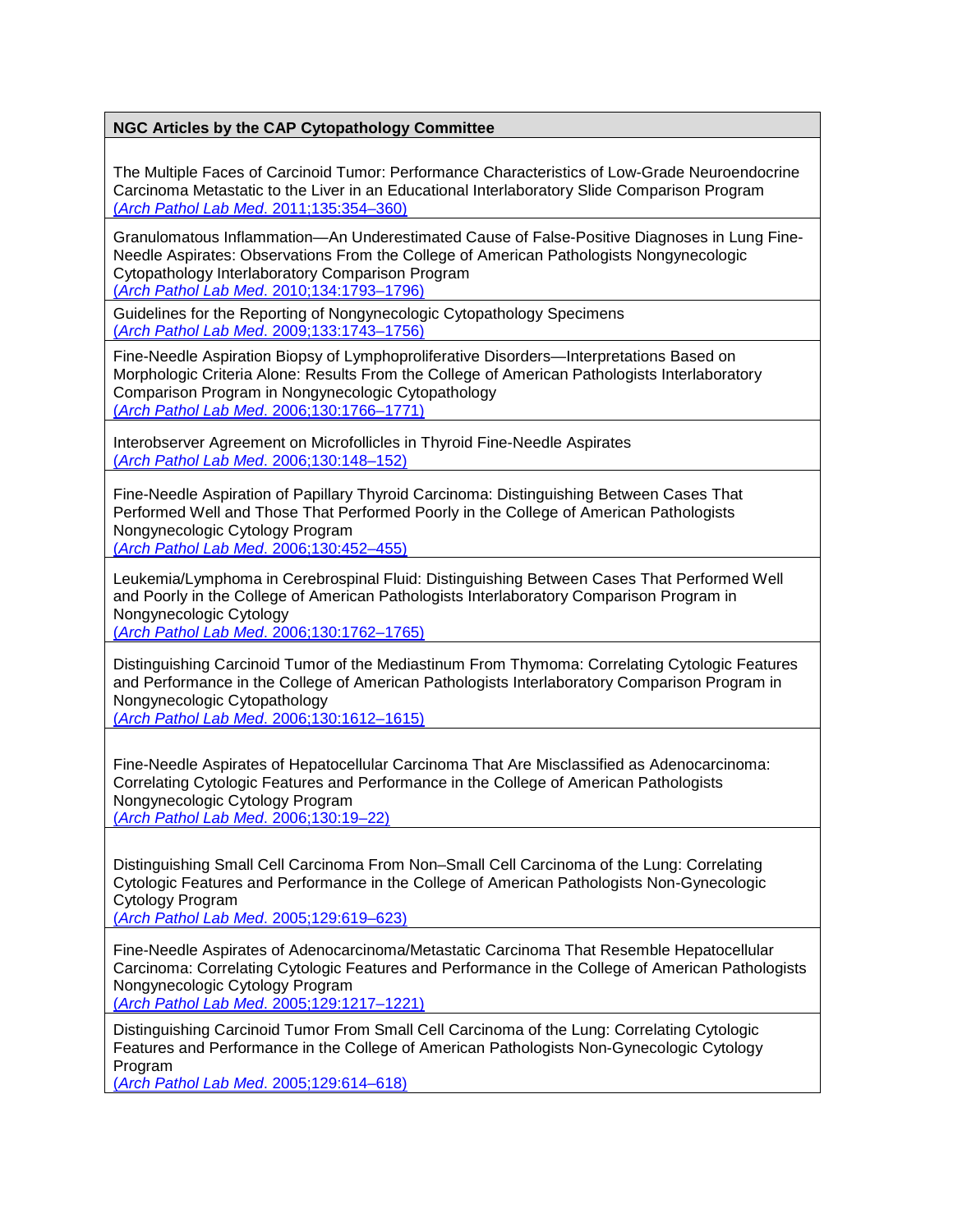Fine-Needle Aspiration of Pulmonary Hamartoma: A Common Source of False-Positive Diagnoses in the College of American Pathologists Interlaboratory Comparison Program in Nongynecologic Cytology

(*[Arch Pathol Lab Me](http://www.archivesofpathology.org/doi/pdf/10.1043/1543-2165%282005%29129%3C19%3AFAOPHA%3E2.0.CO%3B2)*d. 2005;129:19–22)

Minimal (≤0.1 cm) Invasive Carcinoma in Breast Core Needle Biopsies: Incidence, Sampling, Associated Findings, and Follow-up (*Arch Pathol Lab Med*[. 2004;128:996–999\)](http://www.archivesofpathology.org/doi/pdf/10.1043/1543-2165%282004%29128%3C996%3AMCICIB%3E2.0.CO%3B2)

Fluids—Good and Bad Actors: Observations From the College of American Pathologists Interlaboratory Comparison Program in Nongynecologic Cytology (*[Arch Pathol Lab Med](http://www.archivesofpathology.org/doi/pdf/10.1043/1543-2165%282004%29128%3C513%3AFABAOF%3E2.0.CO%3B2)*. 2004;128:513–518)

Diagnosis and Subclassification of Breast Carcinoma by Fine-Needle Aspiration Biopsy: Results of the Interlaboratory Comparison Program in Non-Gynecologic Cytopathology (*Arch Pathol Lab Med*[. 2002;126:1453–1457\)](http://www.archivesofpathology.org/doi/pdf/10.1043/0003-9985%282002%29126%3C1453%3ADASOBC%3E2.0.CO%3B2)

Misinterpretation of Normal Cellular Elements in Fine-Needle Aspiration Biopsy Specimens: Observations From the College of American Pathologists Interlaboratory Comparison Program in Non-Gynecologic Cytopathology (*[Arch Pathol Lab Med](http://www.archivesofpathology.org/doi/pdf/10.1043/0003-9985%282002%29126%3C0670%3AMONCEI%3E2.0.CO%3B2)*. 2002;126:670–675)

### **PAP Articles by the CAP Cytopathology Committee**

False-Negative Interpretation of Adenocarcinoma In Situ in the College of American Pathologists Gynecologic PAP Education Program

(*Arch Pathol Lab Med*[. 2017;141:666–670; doi: 10.5858/arpa.2016-0234-CP\)](http://www.archivesofpathology.org/doi/pdf/10.5858/arpa.2016-0234-CP)

Human Papillomavirus Genotyping Testing Practice in 2014: Results of a College of American Pathologists National Survey (*Arch Pathol Lab Med*[. 2016;140:1364–1370; doi:10.5858/arpa.2016-0061-CP\)](http://www.archivesofpathology.org/doi/pdf/10.5858/arpa.2016-0061-CP)

Misinterpretation Rates of High-Grade Squamous Intraepithelial Lesion in the College of American Pathologists Gynecologic PAP Education and PAP Proficiency Test Program (*Arch Pathol Lab Med*[. 2016;140:1221–1224; doi:10.5858/arpa.2015-0446-CP\)](http://www.archivesofpathology.org/doi/pdf/10.5858/arpa.2015-0446-CP)

Update on the College of American Pathologists Experience With High-Risk Human Papillomavirus Proficiency Testing for Cytology

(*Arch Pathol Lab Med*[. 2016;140:1371–1374; doi:10.5858/arpa.2015-0526-CP\)](http://www.archivesofpathology.org/doi/pdf/10.5858/arpa.2015-0526-CP)

Trends in Cervical Cytology Screening and Reporting Practices: Results From the College of American Pathologists 2011 PAP Education Supplemental Questionnaire (*Arch Pathol Lab Med*[. 2016;140:13–21; doi: 10.5858/arpa.2015-0004-CP\)](http://www.archivesofpathology.org/doi/pdf/10.5858/arpa.2015-0004-CP)

Human Papillomavirus Testing and Reporting Rates in 2012: Results of a College of American Pathologists National Survey

(*Arch Pathol Lab Med*[. 2015;139:757–761; doi: 10.5858/arpa.2014-0393-CP\)](http://www.archivesofpathology.org/doi/pdf/10.5858/arpa.2014-0393-CP)

Prior High-Risk Human Papillomavirus Testing and Papanicolaou Test Results of 70 Invasive Cervical Carcinomas Diagnosed in 2012: Results of a Retrospective Multicenter Study (*Arch Pathol Lab Med*[. 2015;139:184–188; doi: 10.5858/arpa.2014-0028-OA\)](http://www.archivesofpathology.org/doi/pdf/10.5858/arpa.2014-0028-OA)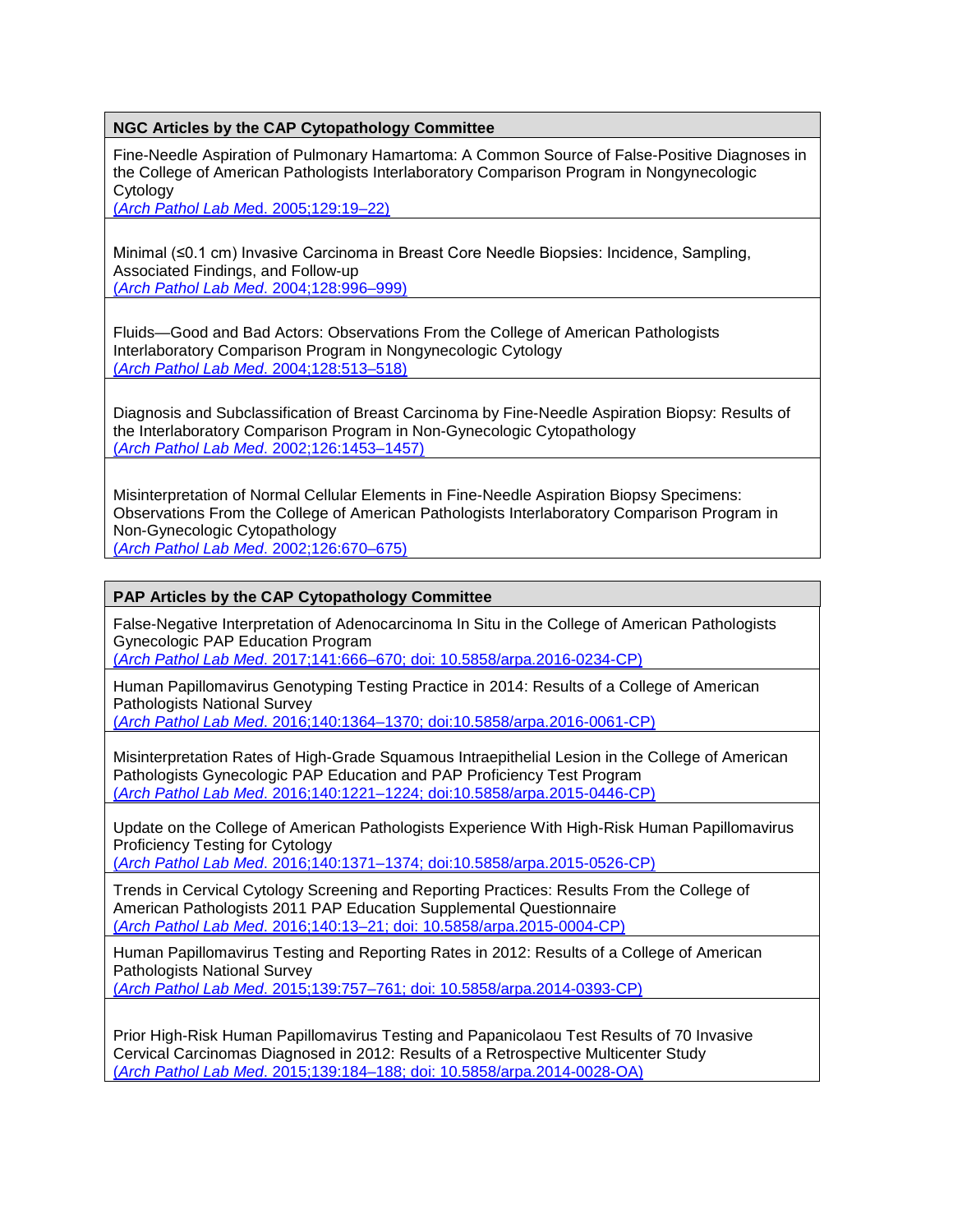Do Liquid-Based Preparations of Pulmonary Bronchial Brushing Specimens Perform Differently From Classically Prepared Cases for the Diagnosis of Malignancies? Observations From the College of American Pathologists Interlaboratory Comparison Program in Nongynecologic Cytology (*Arch Pathol Lab Med*[. 2015;139:178–183; doi: 10.5858/arpa.2013-0282-CP\)](http://www.archivesofpathology.org/doi/pdf/10.5858/arpa.2013-0282-CP)

The Tahoe Study: Bias in the Interpretation of Papanicolaou Test Results When Human Papillomavirus Status Is Known

(*Arch Pathol Lab Med*[. 2014;138:1182–1185; doi:10.5858/arpa.2012-0115-CP\)](http://www.archivesofpathology.org/doi/pdf/10.5858/arpa.2012-0115-CP)

False-Positive Papanicolaou (PAP) Test Rates in the College of American Pathologists PAP Education and PAP Proficiency Test Programs: Evaluation of False-Positive Responses of High-Grade Squamous Intraepithelial Lesion or Cancer to a Negative Reference Diagnosis (*Arch Pathol Lab Med*[. 2014;138:613–619; doi: 10.5858/arpa.2013-0083-CP\)](http://www.archivesofpathology.org/doi/pdf/10.5858/arpa.2013-0083-CP)

General Quality Practices in Gynecologic Cytopathology: Findings From the College of American Pathologists Gynecologic Cytopathology Quality Consensus Conference Working Group 3 (*Arch Pathol Lab Med*[. 2013;137:190–198; doi: 10.5858/arpa.2012-0117-CC\)](http://www.archivesofpathology.org/doi/pdf/10.5858/arpa.2012-0117-CC)

The College of American Pathologists' First 3 Years' Experience With High-Risk Human Papillomavirus Proficiency Testing for Cytology and Other Laboratories (*Arch Pathol Lab Med*[. 2013;137:606–609; doi: 10.5858/arpa.2012-0149-CP\)](http://www.archivesofpathology.org/doi/pdf/10.5858/arpa.2012-0149-CP)

The Role of Proficiency Testing in Ensuring Quality: Findings From the College of American Pathologists Gynecologic Cytopathology Quality Consensus Conference Working Group 3 (*Arch Pathol Lab Med*[. 2013;137:183–189; doi: 10.5858/arpa.2012-0094-OA\)](http://www.archivesofpathology.org/doi/pdf/10.5858/arpa.2012-0094-OA)

Identification of Trichomonas vaginalis in Different Papanicolaou Test Preparations: Trends Over Time in the College of American Pathologists Educational Interlaboratory Comparison Program (*Arch Pathol Lab Med*[. 2013;137:1043–1046; doi:10.5858/arpa.2012-0036-CP\)](http://www.archivesofpathology.org/doi/pdf/10.5858/arpa.2012-0036-CP)

Performance Differences Between Conventional Smears and Liquid-Based Preparations of Thyroid Fine-Needle Aspiration Samples: Analysis of 47 076 Responses in the College of American Pathologists Interlaboratory Comparison Program in Non-Gynecologic Cytology (*Arch Pathol Lab Med*[. 2013;137:26–31; doi: 10.5858/arpa.2012-0009-CP\)](http://www.archivesofpathology.org/doi/pdf/10.5858/arpa.2012-0009-CP)

Five Top Stories in Cytopathology (*Arch Pathol Lab Med*[. 2013;137:894–906; doi: 10.5858/arpa.2012-0258-SA\)](http://www.archivesofpathology.org/doi/pdf/10.5858/arpa.2012-0258-SA)

Quality Improvement Opportunities in Gynecologic Cytologic-Histologic Correlations: Findings From the College of American Pathologists Gynecologic Cytopathology Quality Consensus Conference Working Group 4

(*Arch Pathol Lab Med*[. 2013;137:199–213; doi: 10.5858/arpa.2012-0250-OA\)](http://www.archivesofpathology.org/doi/pdf/10.5858/arpa.2012-0250-OA)

The Role of Monitoring Interpretive Rates, Concordance Between Cytotechnologist and Pathologist Interpretations Before Sign-Out, and Turnaround Time in Gynecologic Cytology Quality Assurance: Findings From the College of American Pathologists Gynecologic Cytopathology Quality Consensus Conference Working Group 1

(*Arch Pathol Lab Med*[. 2013;137:164–174; doi: 10.5858/arpa.2012-0120-CC\)](http://www.archivesofpathology.org/doi/pdf/10.5858/arpa.2012-0120-CC)

Implementation of the Bethesda System for Reporting Thyroid Cytopathology: Observations From the 2011 Thyroid Supplemental Questionnaire of the College of American Pathologists (*Arch Pathol Lab Med*[. 2013;137:1555–1559; doi:10.5858/arpa.2012-0658-CP\)](http://www.archivesofpathology.org/doi/pdf/10.5858/arpa.2012-0658-CP)

Atrophic Vaginitis: Concordance and Interpretation of Slides in the College of American Pathologists Cervicovaginal Interlaboratory Comparison Program in Gynecologic Cytopathology (*Arch Pathol Lab Med*[. 2012;136:1332–1338; doi:10.5858/arpa.2011-0441-CP\)](http://www.archivesofpathology.org/doi/pdf/10.5858/arpa.2011-0441-CP)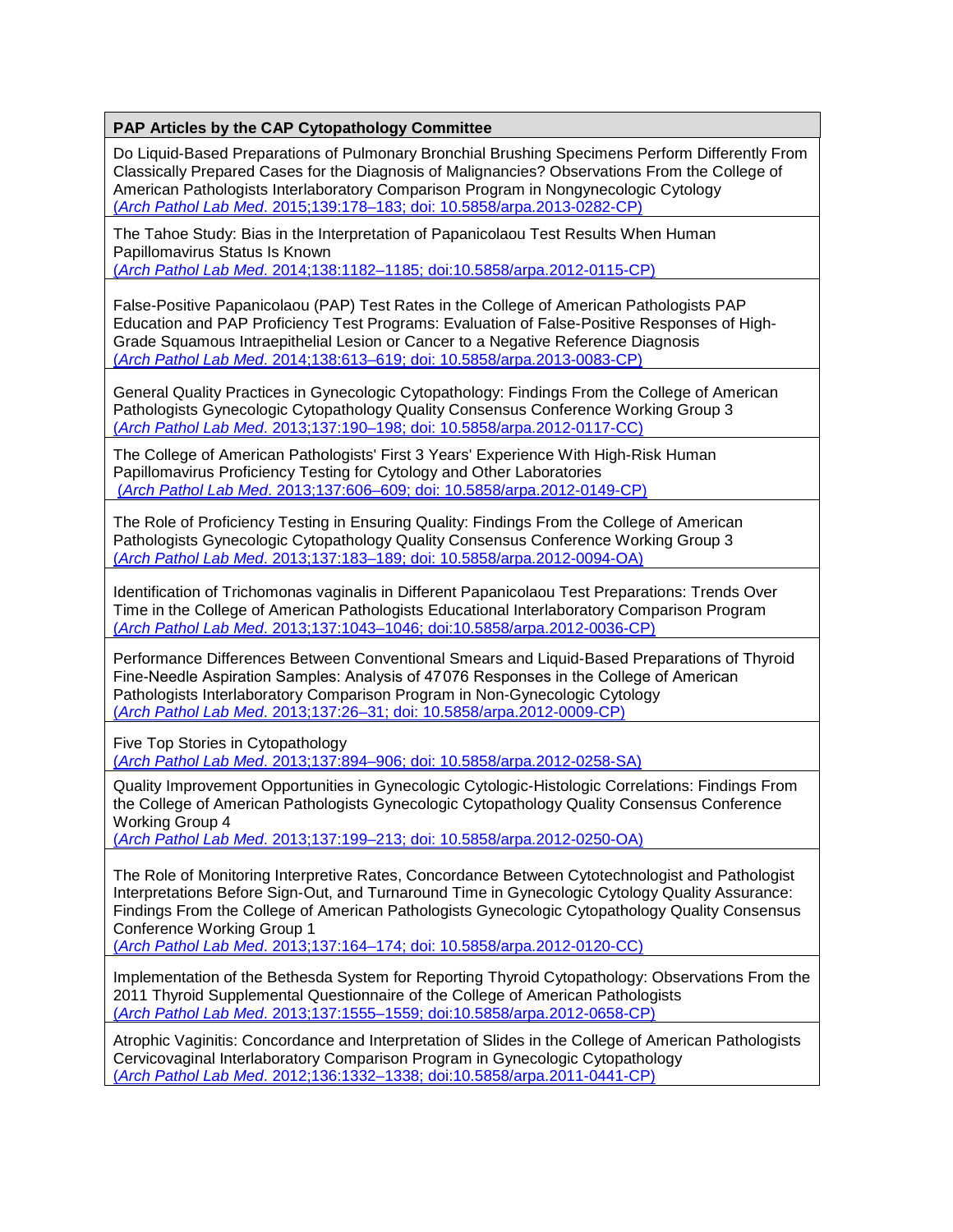Gynecologic Cytology Proficiency Testing Failures: What Have We Learned?: Observations From the College of American Pathologists Gynecologic Cytology Proficiency Testing Program (*Arch Pathol Lab Med*[. 2011;135:1442–1446; doi:10.5858/arpa.2010-0681-SA\)](http://www.archivesofpathology.org/doi/pdf/10.5858/arpa.2010-0681-SA)

Do Liquid-Based Preparations of Urinary Cytology Perform Differently Than Classically Prepared Cases? Observations From the College of American Pathologists Interlaboratory Comparison Program in Nongynecologic Cytology

(*[Arch Pathol Lab Med](http://www.archivesofpathology.org/doi/pdf/10.1043/2008-0673-CPR1.1)*. 2010;134:19–22)

Practices of Participants in the College of American Pathologists Interlaboratory Comparison Program in Cervicovaginal Cytology, 2006 (*[Arch Pathol Lab Med](http://www.archivesofpathology.org/doi/pdf/10.1043/1543-2165-134.3.331)*. 2010;134:331–335)

Comparison of ThinPrep Preparations to Other Preparation Types in Gastrointestinal Cytology: Observations From the College of American Pathologists Interlaboratory Comparison Program in Nongynecologic Cytology

(*Arch Pathol Lab Med*[. 2010;134:1116–1120\)](http://www.archivesofpathology.org/doi/pdf/10.1043/2009-0326-CP.1)

Performance of Herpes Simplex Challenges in Proficiency Testing: Observations From the College of American Pathologists Proficiency Testing Program (*Arch Pathol Lab Me*[d. 2009;133:1379–1382\)](http://www.archivesofpathology.org/doi/pdf/10.1043/1543-2165-133.9.1379)

Performance of Candida—Fungal-Induced Atypia and Proficiency Testing: Observations From the College of American Pathologists Proficiency Testing Program (*Arch Pathol Lab Med*[. 2009;133:1272–1275\)](http://www.archivesofpathology.org/doi/pdf/10.1043/1543-2165-133.8.1272)

Automatic Failure in Gynecologic Cytology Proficiency Testing.Results From the College of American Pathologists Proficiency Testing Program (*Arch Pathol Lab Med*[. 2009;133:1757–1760\)](http://www.archivesofpathology.org/doi/pdf/10.1043/1543-2165-133.11.1757)

Unsatisfactory Reporting Rates: 2006 Practices of Participants in the College of American Pathologists Interlaboratory Comparison Program in Gynecologic Cytology (*Arch Pathol Lab Med*[. 2009;133:1912–1916\)](http://www.archivesofpathology.org/doi/pdf/10.1043/1543-2165-133.12.1912)

Changes in Participant Performance in the "Test-Taking" Environment: Observations From the 2006 College of American Pathologists Gynecologic Cytology Proficiency Testing Program (*[Arch Pathol Lab Med](http://www.archivesofpathology.org/doi/pdf/10.1043/1543-2165-133.2.279)*. 2009;133:279–282)

Appeals in Gynecologic Cytology Proficiency Testing: Review and Analysis of Data From the 2006 College of American Pathologists Gynecologic Cytology Proficiency Testing Program (*[Arch Pathol Lab Med](http://www.archivesofpathology.org/doi/pdf/10.1043/1543-2165-133.1.44)*. 2009;133:44–48)

Human Papillomavirus Testing and Reporting Rates: Practices of Participants in the College of American Pathologists Interlaboratory Comparison Program in Gynecologic Cytology in 2006 (*Arch Pathol Lab Med*[. 2008;132:1290–1294\)](http://www.archivesofpathology.org/doi/pdf/10.1043/1543-2165%282008%29132%5B1290%3AHPTARR%5D2.0.CO%3B2)

A Liquid Concept—Do Classic Preparations of Body Cavity Fluid Perform Differently Than ThinPrep Cases?: Observations From the College of American Pathologists Interlaboratory Comparison Program in Nongynecologic Cytology (*Arch Pathol Lab Med*[. 2008;132:1716–1718\)](http://www.archivesofpathology.org/doi/pdf/10.1043/1543-2165-132.11.1716)

Summary of the 2006 College of American Pathologists Gynecologic Cytology Proficiency Testing Program

(*[Arch Pathol Lab Med](http://www.archivesofpathology.org/doi/pdf/10.1043/1543-2165%282008%29132%5B788%3ASOTCOA%5D2.0.CO%3B2)*. 2008;132:788–794)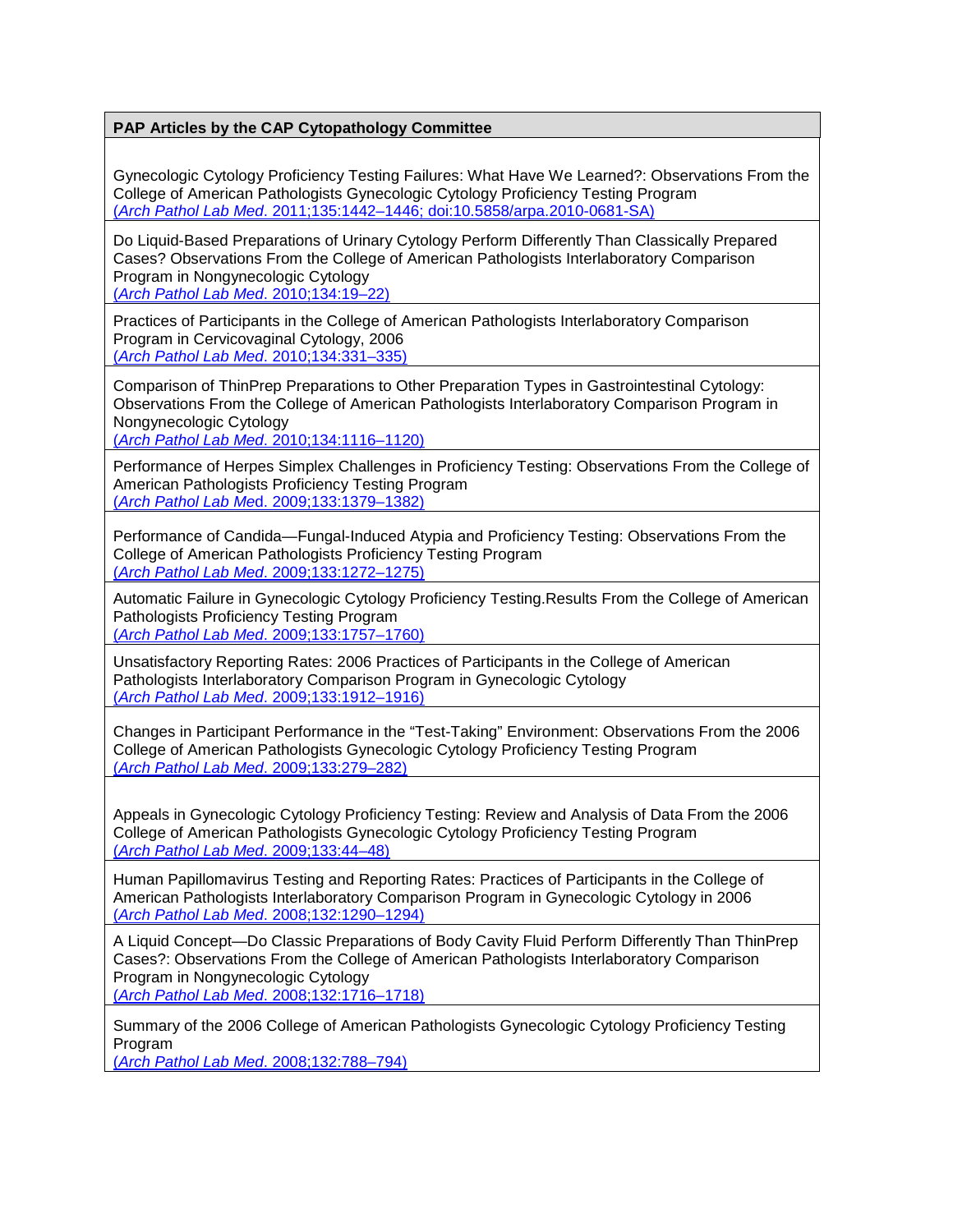The Potential for Failure in Gynecologic Regulatory Proficiency Testing With Current Slide Validation Criteria: Results From the College of American Pathologists Interlaboratory Comparison in Gynecologic Cytology Program

(*Arch Pathol Lab Med*[. 2006;130:1114–1118\)](http://www.archivesofpathology.org/doi/pdf/10.1043/1543-2165%282006%29130%5B1114%3ATPFFIG%5D2.0.CO%3B2)

Robustness of Validation Criteria in the College of American Pathologists Interlaboratory Comparison Program in Cervicovaginal Cytology

(*Arch Pathol Lab Med*[. 2006;130:1119–1122\)](http://www.archivesofpathology.org/doi/pdf/10.1043/1543-2165%282006%29130%5B1119%3AROVCIT%5D2.0.CO%3B2)

Hyperchromatic Crowded Groups in Cervical Cytology—Differing Appearances and Interpretations in Conventional and ThinPrep Preparations: A Study From the College of American Pathologists Interlaboratory Comparison Program in Cervicovaginal Cytology (*[Arch Pathol Lab Med](http://www.archivesofpathology.org/doi/pdf/10.1043/1543-2165%282006%29130%5B332%3AHCGICC%5D2.0.CO%3B2)*. 2006;130:332–336)

The Significance of Certification in Liquid-Based Cytology and Performance in the College of American Pathologists Interlaboratory Comparison Program in Cervicovaginal Cytopathology (*Arch Pathol Lab Med*[. 2006;130:1269–1272\)](http://www.archivesofpathology.org/doi/pdf/10.1043/1543-2165%282006%29130%5B1269%3ATSOCIL%5D2.0.CO%3B2)

Altered Recognition of Reparative Changes in ThinPrep Specimens in the College of American Pathologists Gynecologic Cytology Program (*[Arch Pathol Lab Med](http://www.archivesofpathology.org/doi/pdf/10.1043/1543-2165%282005%29129%5B861%3AARORCI%5D2.0.CO%3B2)*. 2005;129:861–865)

Measuring the Significance of Field Validation in the College of American Pathologists Interlaboratory Comparison Program in Cervicovaginal Cytology: How Good Are the Experts? (*[Arch Pathol Lab Med](http://www.archivesofpathology.org/doi/pdf/10.1043/1543-2165%282005%29129%3C0609%3AMTSOFV%3E2.0.CO%3B2)*. 2005;129:609–613)

Cytologic Features of High-Grade Squamous Intraepithelial Lesion in Conventional Slides: What Is the Difference Between Cases That Perform Well and Those That Perform Poorly? (*[Arch Pathol Lab Med](http://www.archivesofpathology.org/doi/pdf/10.1043/1543-2165%282005%29129%5B733%3ACFOHSI%5D2.0.CO%3B2)*. 2005;129:733–735)

Measuring the Significance of Participant Evaluation of Acceptability of Cases in the College of American Pathologists Interlaboratory Comparison Program in Cervicovaginal Cytology (*Arch Pathol Lab Med*[. 2005;129:1093–1096\)](http://www.archivesofpathology.org/doi/pdf/10.1043/1543-2165%282005%29129%5B1093%3AMTSOPE%5D2.0.CO%3B2)

Cytologic Features of Squamous Cell Carcinoma in Conventional Smears: Comparison of Cases That Performed Poorly With Those That Performed Well in the College of American Pathologists Interlaboratory Comparison Program in Cervicovaginal Cytology (*Arch Pathol Lab Me*[d. 2005;129:1097–1099\)](http://www.archivesofpathology.org/doi/pdf/10.1043/1543-2165%282005%29129%5B1097%3ACFOSCC%5D2.0.CO%3B2)

Cytologic Features of Low-Grade Squamous Intraepithelial Lesion in ThinPrep Papanicolaou Test Slides and Conventional Smears: Comparison of Cases That Performed Poorly With Those That Performed Well in the College of American Pathologists Interlaboratory Comparison Program in Cervicovaginal Cytology

(*[Arch Pathol Lab Med](http://www.archivesofpathology.org/doi/pdf/10.1043/1543-2165%282005%29129%3C23%3ACFOLSI%3E2.0.CO%3B2)*. 2005;129:23–25)

Comparison of Performance of Conventional and ThinPrep Gynecologic Preparations in the College of American Pathologists Gynecologic Cytology Program (*[Arch Pathol Lab Me](http://www.archivesofpathology.org/doi/pdf/10.1043/1543-2165%282004%29128%3C17%3ACOPOCA%3E2.0.CO%3B2)*d. 2004;128:17–22)

Cytologic Features of High-Grade Squamous Intraepithelial Lesion in ThinPrep Papanicolaou Test Slides: Comparison of Cases That Performed Poorly With Those That Performed Well in the College of American Pathologists Interlaboratory Comparison Program in Cervicovaginal Cytology (*[Arch Pathol Lab Med](http://www.archivesofpathology.org/doi/pdf/10.1043/1543-2165%282004%29128%3C746%3ACFOHSI%3E2.0.CO%3B2)*. 2004;128:746–748)